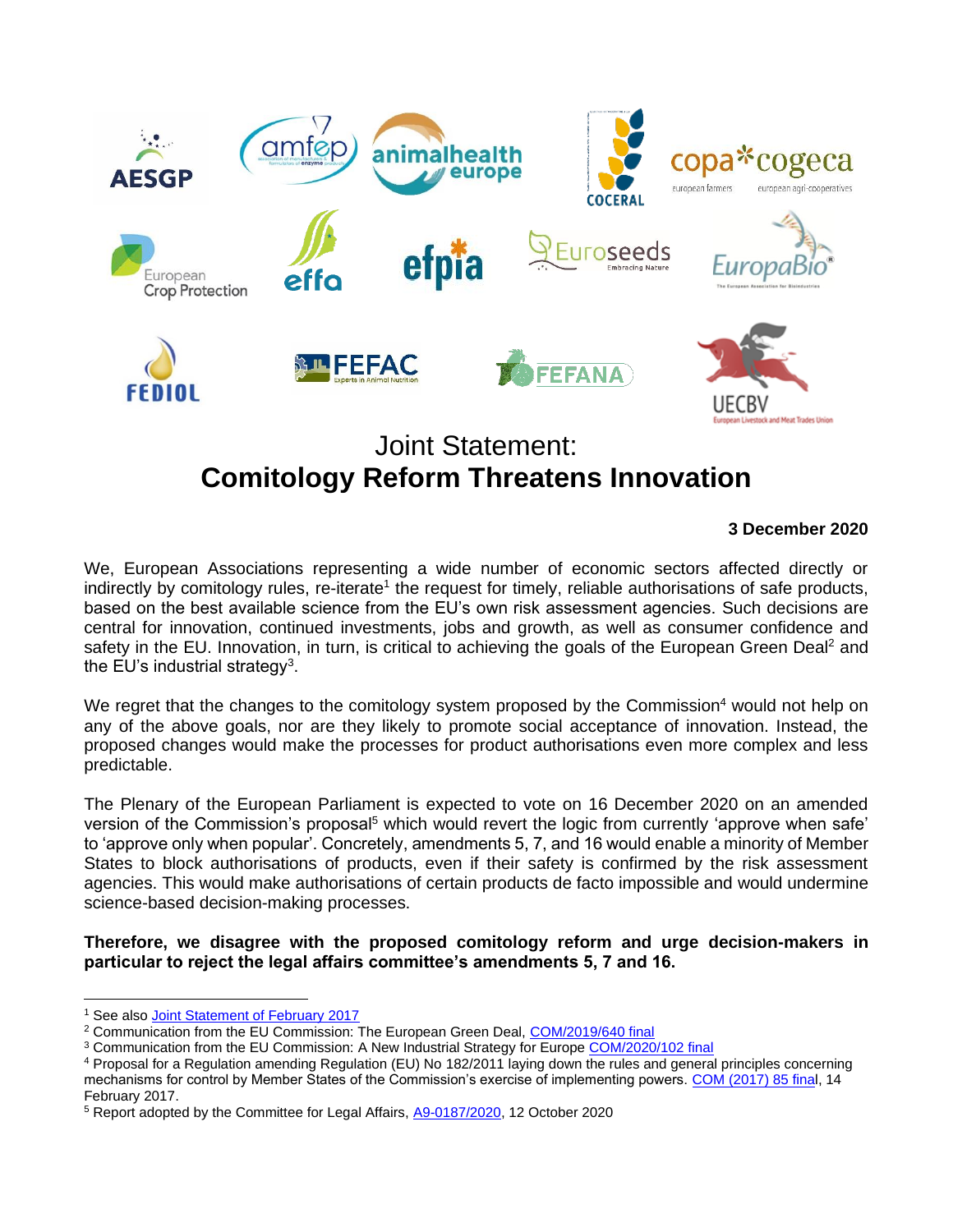## **BACKGROUND:**

**Comitology** refers to a set of procedures through which EU countries control how the Commission implements EU law. Comitology procedures inter alia apply to pre-market product authorisations, and typically involve the Commission consulting a committee of experts from the Member States (Standing Committee) on draft implementing acts authorising products. If the Member States do not reach a qualified majority in favour or against, the Commission refers to the **Appeal Committee**. In case of no opinion even in the Appeal Committee, the Commission approves the product supported by the EFSA's scientific opinion.

**The Commission's 'comitology reform proposal'** from 2017<sup>6</sup> contains the following three main changes:

- **Change of voting rules:** At the Appeal Committee, abstaining Member States would be seen as "nonparticipating". This would in some cases threaten the approval of safe but 'politically sensitive' products.
- **Additional votes and delays:** Introduction of up to two additional rounds of voting.
- **Other proposed changes**: Quorum of participating Member States; publication of Member States votes.

## **Amendments 5,7 & 16 adopted by the European Parliament's legal affairs committee<sup>7</sup> :**

The present comitology regulation provides for a rather science-based system: It essentially foresees that products should be authorised when proven safe. Vetoing the approval of a safe product requires the qualified majority of Member States (55% of the Member States representing 65% of the EU's population). The proposal by the EP legal affairs committee (especially amendment 16) essentially foresees that political opinions are more important than the extensive scientific evidence assessing the safety of products. According to the committee, products should only be authorised when they have political support by a qualified majority of Member States (55% of the Member States representing 65% of the EU's population). This, in turn, means that a minority of Member States could block the approval of safe products.

<sup>6</sup> As referenced in footnote 2

<sup>7</sup> As referenced in footnote 3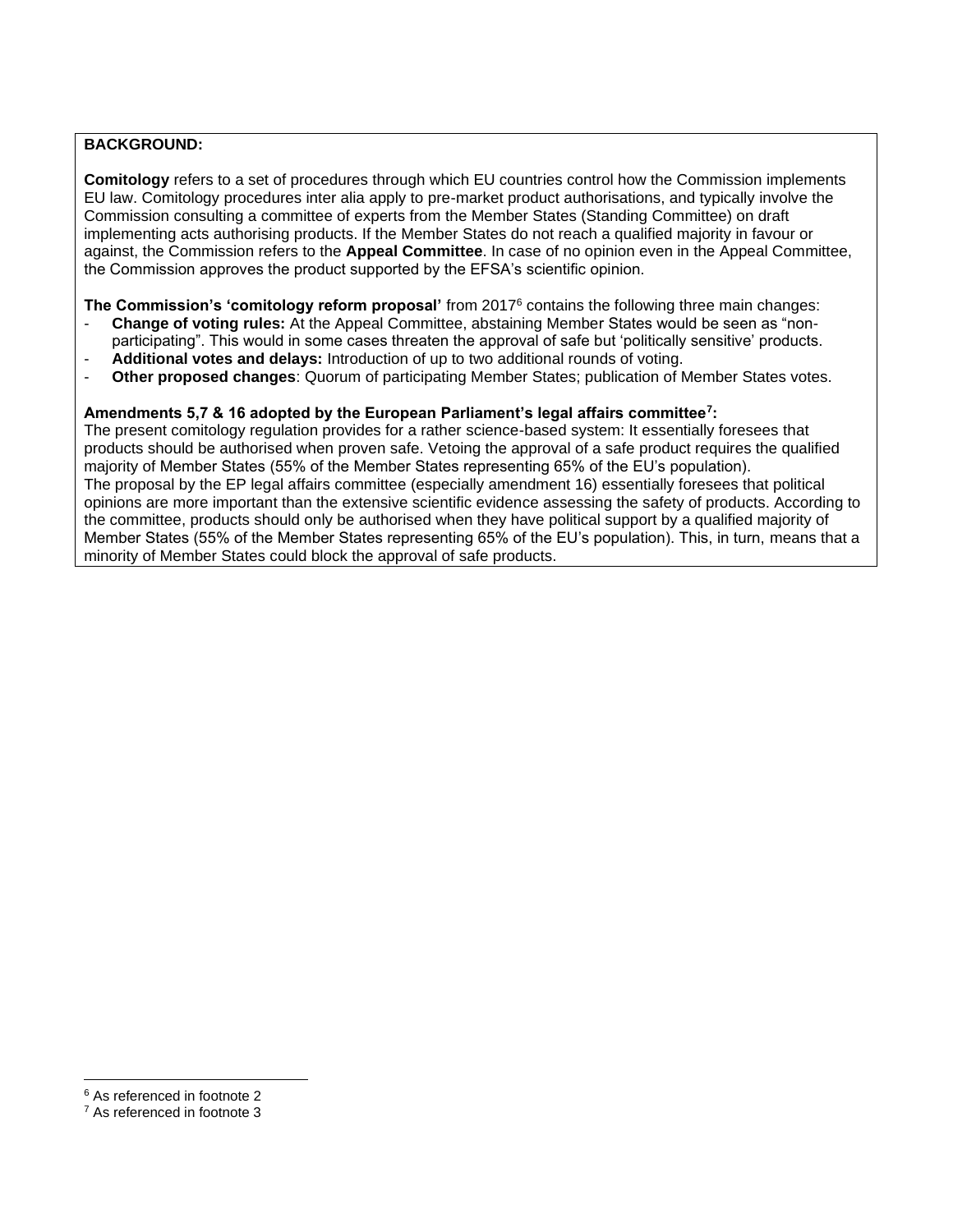| <b>AESGP</b><br>The Association of the European Self-Care Industry (AESGP) is the voice of the<br>manufacturers of non-prescription medicines, food supplements and self-care medical<br>devices in Europe, also referred to as self-care / consumer healthcare products.                                                                                                                                                                                                                                                                                                                                                                                                                                                  | <b>AESGP</b>                                   |
|----------------------------------------------------------------------------------------------------------------------------------------------------------------------------------------------------------------------------------------------------------------------------------------------------------------------------------------------------------------------------------------------------------------------------------------------------------------------------------------------------------------------------------------------------------------------------------------------------------------------------------------------------------------------------------------------------------------------------|------------------------------------------------|
| <b>AMFEP</b>                                                                                                                                                                                                                                                                                                                                                                                                                                                                                                                                                                                                                                                                                                               |                                                |
| The Association of Manufacturers and Formulators of Enzyme Products.                                                                                                                                                                                                                                                                                                                                                                                                                                                                                                                                                                                                                                                       |                                                |
| <b>ANIMALHEALTH EUROPE</b>                                                                                                                                                                                                                                                                                                                                                                                                                                                                                                                                                                                                                                                                                                 |                                                |
| The voice of the animal medicines industry in Europe.                                                                                                                                                                                                                                                                                                                                                                                                                                                                                                                                                                                                                                                                      | nimalhealth<br>europe                          |
| <b>COCERAL</b>                                                                                                                                                                                                                                                                                                                                                                                                                                                                                                                                                                                                                                                                                                             |                                                |
| The European association representing the trade in cereals, rice, feedstuffs, oilseeds, olive<br>oil, oils and fats and agrosupply. COCERAL is the voice of collectors, distributors, exporters,<br>importers and agribulk storers of the above mentioned commodities.                                                                                                                                                                                                                                                                                                                                                                                                                                                     | COCERAL                                        |
| <b>COPA-COGECA</b>                                                                                                                                                                                                                                                                                                                                                                                                                                                                                                                                                                                                                                                                                                         |                                                |
| The united voice of farmers and their cooperatives in the European Union. COPA -<br>representing over 23 million farmers and their families and COGECA - representing over<br>22.000 European agri-cooperatives speak with the same voice through a common<br>Secretariat in Brussels.                                                                                                                                                                                                                                                                                                                                                                                                                                     | european farmers<br>european agri-cooperatives |
| <b>ECPA</b>                                                                                                                                                                                                                                                                                                                                                                                                                                                                                                                                                                                                                                                                                                                |                                                |
| The European Crop Protection Association represents the crop protection industry in<br>Europe.                                                                                                                                                                                                                                                                                                                                                                                                                                                                                                                                                                                                                             | European<br>Crop Protection                    |
| <b>EFFA</b>                                                                                                                                                                                                                                                                                                                                                                                                                                                                                                                                                                                                                                                                                                                |                                                |
| The European Flavour Association (EFFA) is the voice of flavours in Europe, leading a<br>Europe-wide strategy to the benefit of the flavour industry, its customers and consumers<br>alike. EFFA's Members are comprised of 11 Flavour Houses and 12 National Flavour<br>Associations from across Europe, representing 12 European countries.                                                                                                                                                                                                                                                                                                                                                                              | effo                                           |
| <b>EFPIA</b>                                                                                                                                                                                                                                                                                                                                                                                                                                                                                                                                                                                                                                                                                                               |                                                |
| The European Federation of Pharmaceutical Industries and Associations (EFPIA) represents<br>the biopharmaceutical industry operating in Europe. Through its direct membership of 36<br>national associations, 39 leading pharmaceutical companies and a growing number of<br>small and medium-sized enterprises (SMEs), EFPIA's mission is to create a collaborative<br>environment that enables our members to innovate, discover, develop and deliver new<br>therapies and vaccines for people across Europe, as well as contribute to the European<br>economy. Our vision is for a healthier future for Europe. A future based on prevention,<br>innovation, access to new treatments and better outcomes for patients. |                                                |
| <b>EUROSEEDS</b>                                                                                                                                                                                                                                                                                                                                                                                                                                                                                                                                                                                                                                                                                                           |                                                |
| Euroseeds is the voice of the European seed sector. It represents the interests of those<br>active in research, breeding, production and marketing of seeds of agricultural,<br>horticultural and ornamental plant species. Today, Euroseeds, with more than 34 national<br>member associations from EU Members States and beyond, represents several thousand<br>seed businesses, as well 67 direct company members, including from seed related<br>industries.                                                                                                                                                                                                                                                           |                                                |